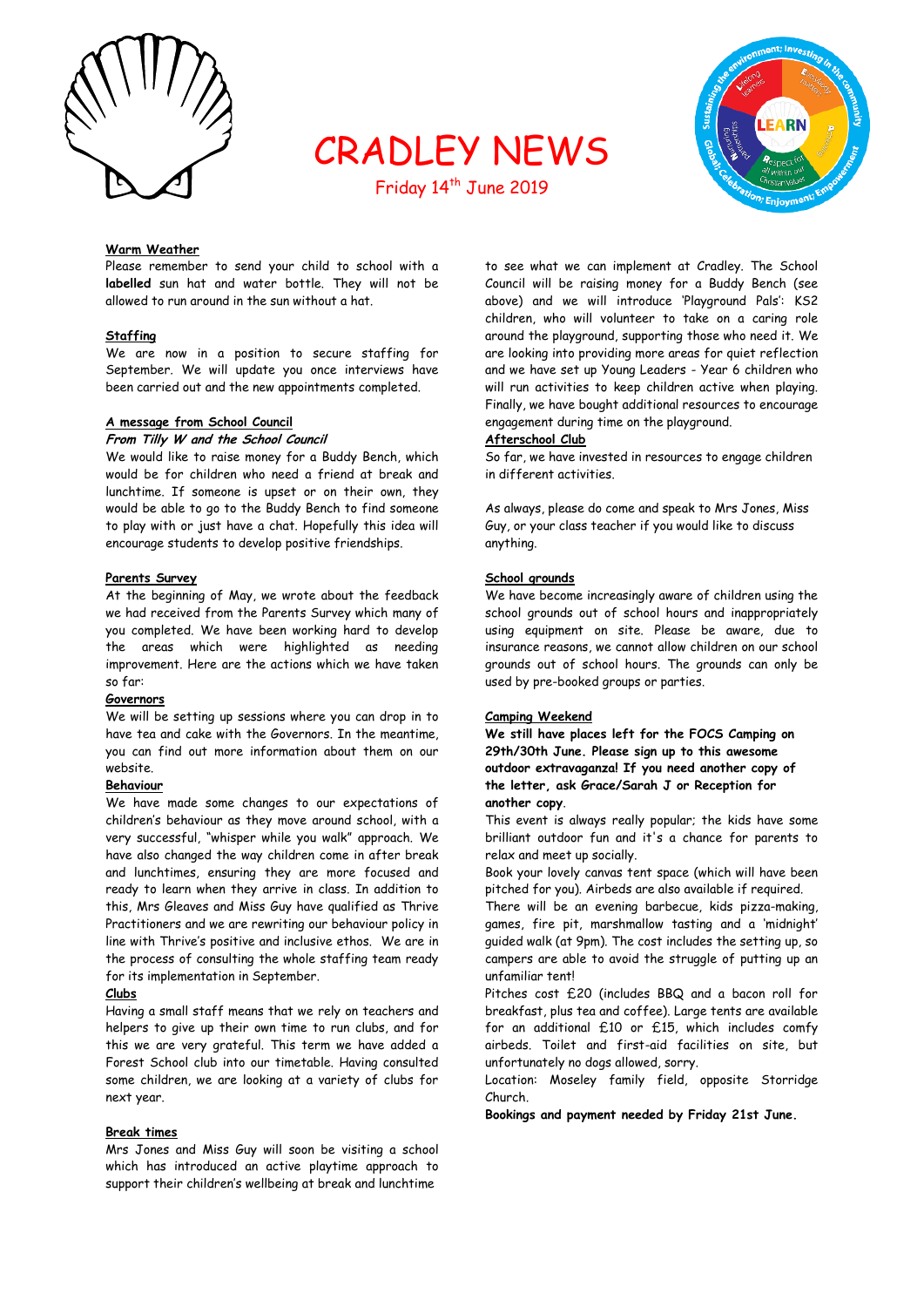## **Rags to Riches**

We will have a Rags to Riches collection of old clothes again next week. This is a really easy way for the school to raise money. If you have any unwanted clothes, towels, belts, handbags, bedding, soft toys or shoes, pop them in the bags you received this week in your children's home liaison books and return to school by 19th June. Bags need to be brought in before 9am.

#### **Summer Fair message from FOCS**

We are currently trying to organise the Summer Fair. If you could offer a raffle prize please let Sarah Wilson or Reception know. Anything like pamper sessions, gift packs, glamping vouchers, haircuts, massages, and so on would be amazing.

We also need volunteers to help organise in advance, as well as help on the day of the Summer Fair with setting up, running a stall and packing everything away.

#### **Morgan Factory**

On Monday, Class 4 started the week by going to the Morgan Motor Company for a factory tour. This visit helped us develop our understanding of local history and supported our DT project, as we discovered lots about designing and creating cars. We also avoided the rain and had a great picnic in Victoria Park.







**Lacrosse** 

On Monday, a coach from Malvern St James Girls' School came to teach lacrosse to Class 4. We learned the basic skills of holding the lacrosse stick, throwing and catching the balls. This was a great success and many children have requested lacrosse as a sport in school for next year.



## **KS1 Synagogue trip**

On Tuesday we went to Cheltenham to visit the Synagogue. We were shown lots of interesting features such as the Ark, the Bimah and the Prayer Plaques. Mrs Silverstone told us a story all about an apple tree and everyone helped act it out with props and sound effects. Next we thought of something we were thankful for and some people shared their ideas with the group. We also looked at the Yad which is used for reading the Torah and one of the children tried on a Tallit (prayer shawl). All in all, it was a very interesting visit and we are very grateful to Mrs Silverstone for taking the time to speak to us. We had hoped to visit Pittville Park for a picnic and to play on the equipment but unfortunately we had to come straight back to school due to the cold, wet weather. Well done to the children who were all very attentive and enthusiastic during the visit.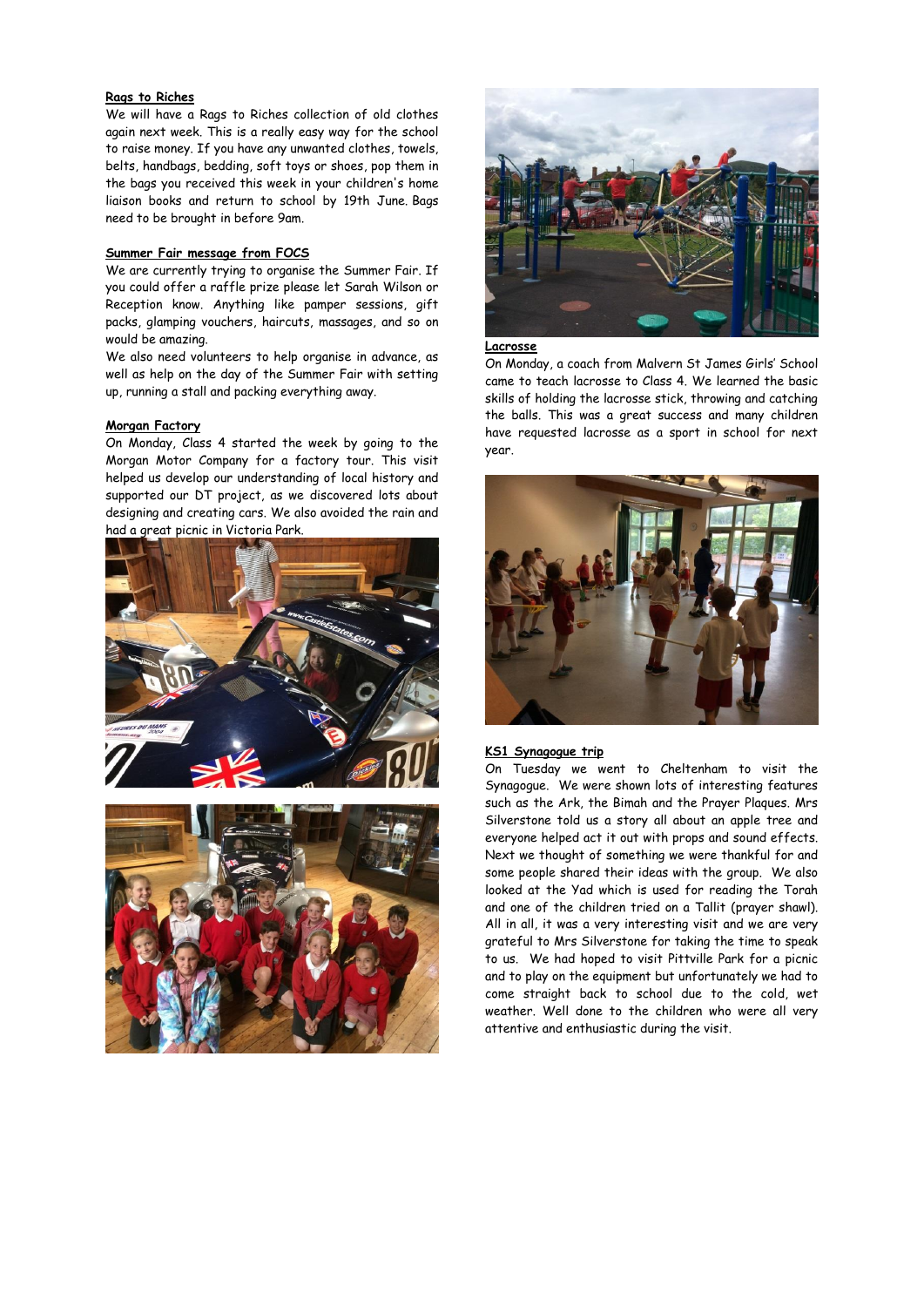



#### **Nursery**

We started the week in Nursery with a visit from Millie from 'Pyjama Drama' who took our P.E. lesson and helped us do some great acting and singing all about our lovely new shoes! On Tuesday, we welcomed our younger friends to our stay-and-play session and our pre-schoolers went into Class 1 for a story as part of their transition. On Wednesday, Katrina helped the children to measure themselves and make growth charts as part of our 'Growing' topic. On Thursday, we used the interactive whiteboard and Lauren helped the children to do some

Crickweb activities all about baby and adult animals. We finished off the week with a rather damp visit to Forest School where Carol helped us to learn all about our senses and we used blindfolds to help us realise how much we rely on our eyes.



## **Class 1**

This week Reception have been busy preparing for their Big Write, whilst Year 1 have been concentrating on phonics in preparation for their Phonics Screening Checks. In Reception Maths we have been looking at time and 3D shapes, identifying solids with square faces. In Year 1 we have been bridging 10, a tricky concept, but we're getting there! In Science it was Year 1s turn to go down to Forest School to look for habitats and how animals camouflage and adapt to their habits. We found a newt which we took back to the pond. Year 1s enjoyed their Synagogue trip to Cheltenham on Tuesday. On Wednesday, we all braved the cold, miserable weather to play tennis with John, focussing on the need to be agile and change direction quickly – and always remembering to keep our eye on the ball! We have been busy making cards and writing messages ready for Sunday!

## **Class 2**

This week we have been practising for our Class Assembly which will take place next Wednesday. Please can everyone make sure they know their lines so we can rehearse without our scripts next week. We are looking forward to seeing parents for the performance and everyone is invited to come into class afterwards to look at children's books. We visited the Synagogue on Tuesday and were given a talk by Mrs Silverstone. The children all behaved very well and were a credit to the school.

## **Class 3**

Because of the almost constant rain this week, we decided to postpone Forest School and work on our art skills instead, looking at perspective and shading. There were some great sketches of railway lines disappearing away into the distance. The railway theme was visited again in our diary writing, as the children imagined the events and feelings of WW2 evacuees. In Maths we have been studying time and the 24 hour clock system. Maths also crept into our topic work, as we studied the work of WW2 code breakers at Bletchley Park and tried cracking a few of our own!